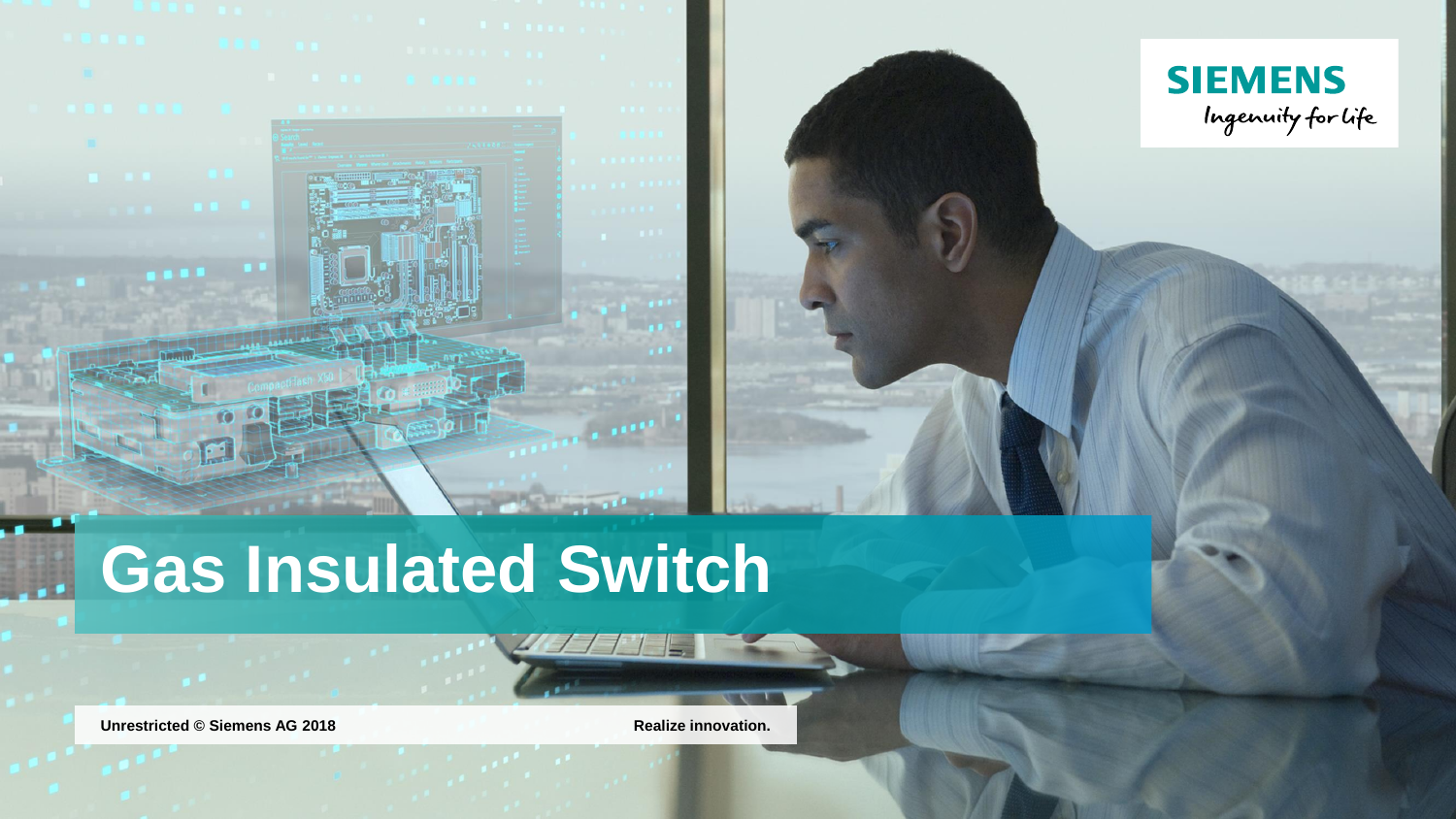#### **Gas Insulated Switch**

To demonstrate the flexibility of Infolytica's suite of Electromagnetic and Thermal Analysis packages, we have taken this Gas Insulated Switch and simulated it under a variety of different loads and configurations. The analyses that each product is specifically designed to accomplish are as follows:

MagNet is used to determine the AC current flow through the switch in the closed position.

ElecNet is used to analyze the potential distribution in the open positions.

ThermNet is used in two modes to firstly determine the steady state temperature rise under normal current flow, and secondly, to determine the transient temperature after a fault condition where the current increases tenfold.

The switch has two contactors designed to handle the arcing that occurs when the switch is opened under load. The tube connector makes contact first, and very rapidly, when the switch is first closed, whereas the inner graphite connectors make contact more slowly to avoid shattering under impact. The tube connector is also first to break contact when the switch is opened, and the load is carried by the inner graphite connectors. When they open, they can handle the arc without generating gaseous by-products which could otherwise condense on the insulating portions of the switch and compromise them.

**SIEMENS** Ingenuity for life

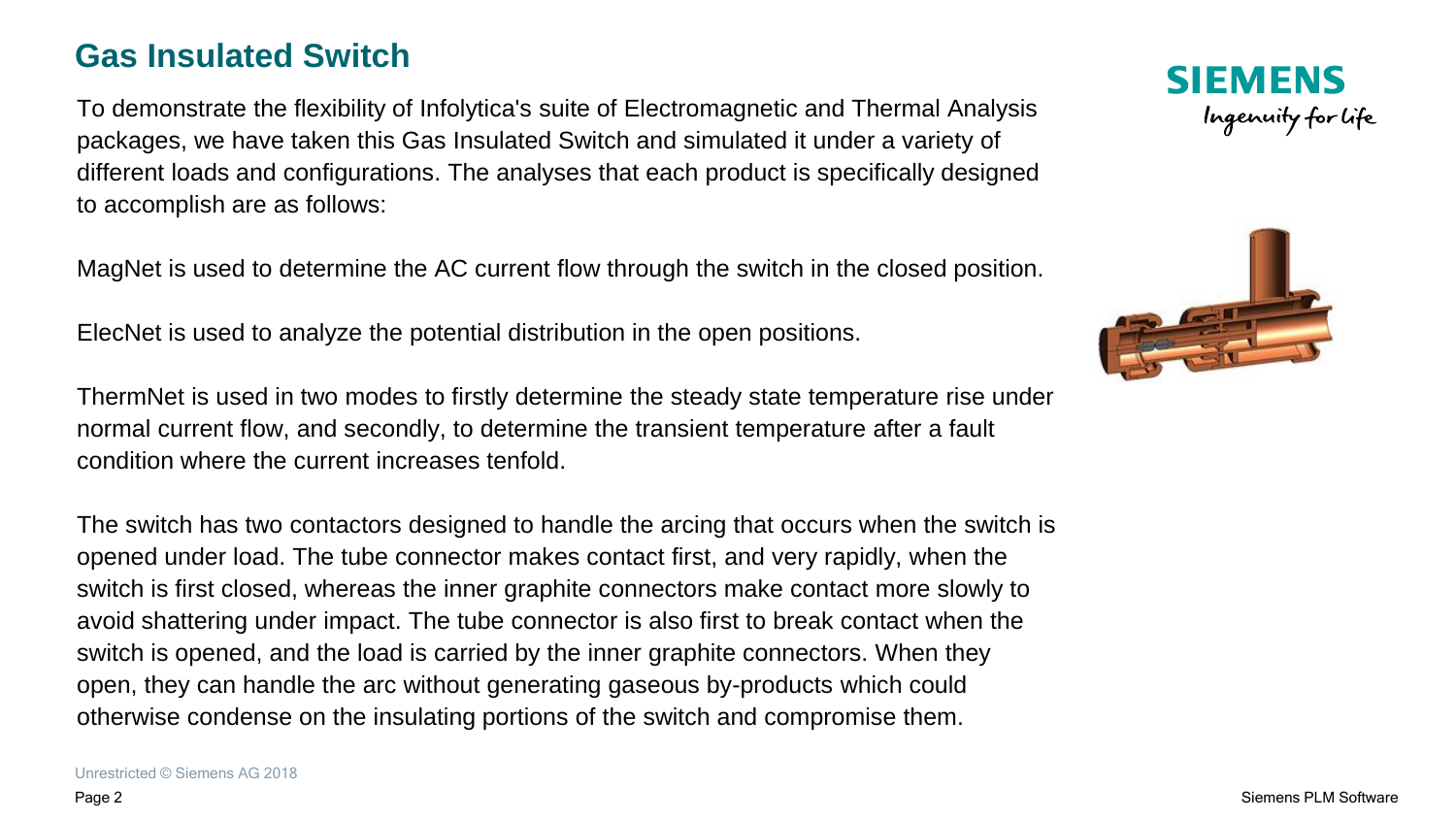# **Power Loss in the Copper**

The first field plot is the solution obtained from a Time-Harmonic solve in MagNet at room temperature. The second is the steady-state solution taking into account the variation of electrical resistivity with temperature, obtained with a coupled Static Thermal to Time-Harmonic Magnetic solve in ThermNet, as explained in the next segment.



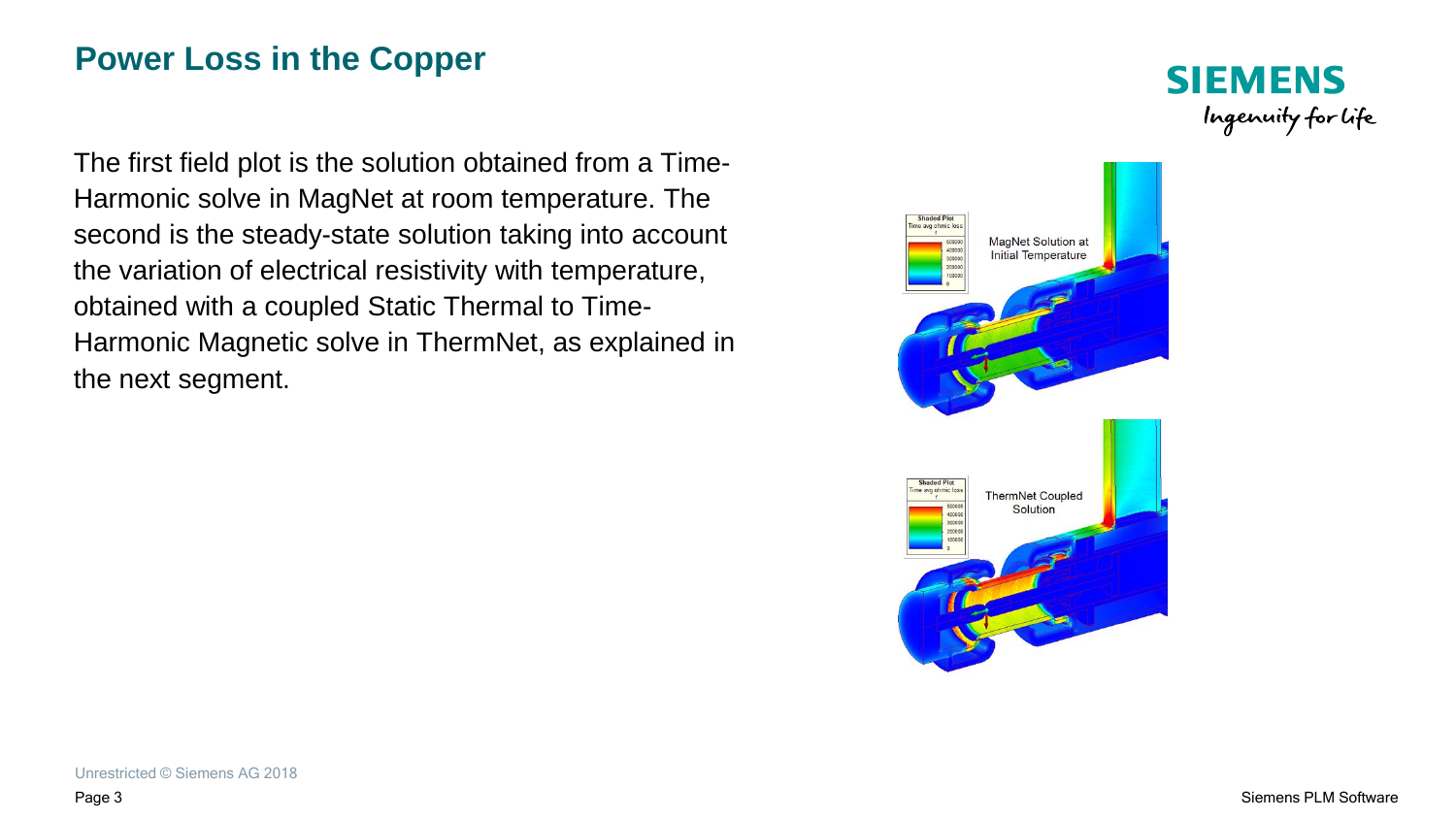# **Steady State Temperature Distribution**

This picture shows the steady state temperature distribution under nominal current at 60 Hz AC, assuming convective cooling. Since the electrical resistivity of copper increases with temperature, and since the thermal properties are also temperature dependent, the thermal and magnetic solvers are run iteratively to find the steady state solution. Thus, the solution process alternates between a time-harmonic magnetic solve to calculate the power dissipation for a given resistivity, followed by a static thermal solve to calculate the temperature rise from this power dissipation. These temperatures are then used to lookup the new resistivities. This whole process is repeated until convergence is achieved.



**SIEMENS** 

Ingenuity for life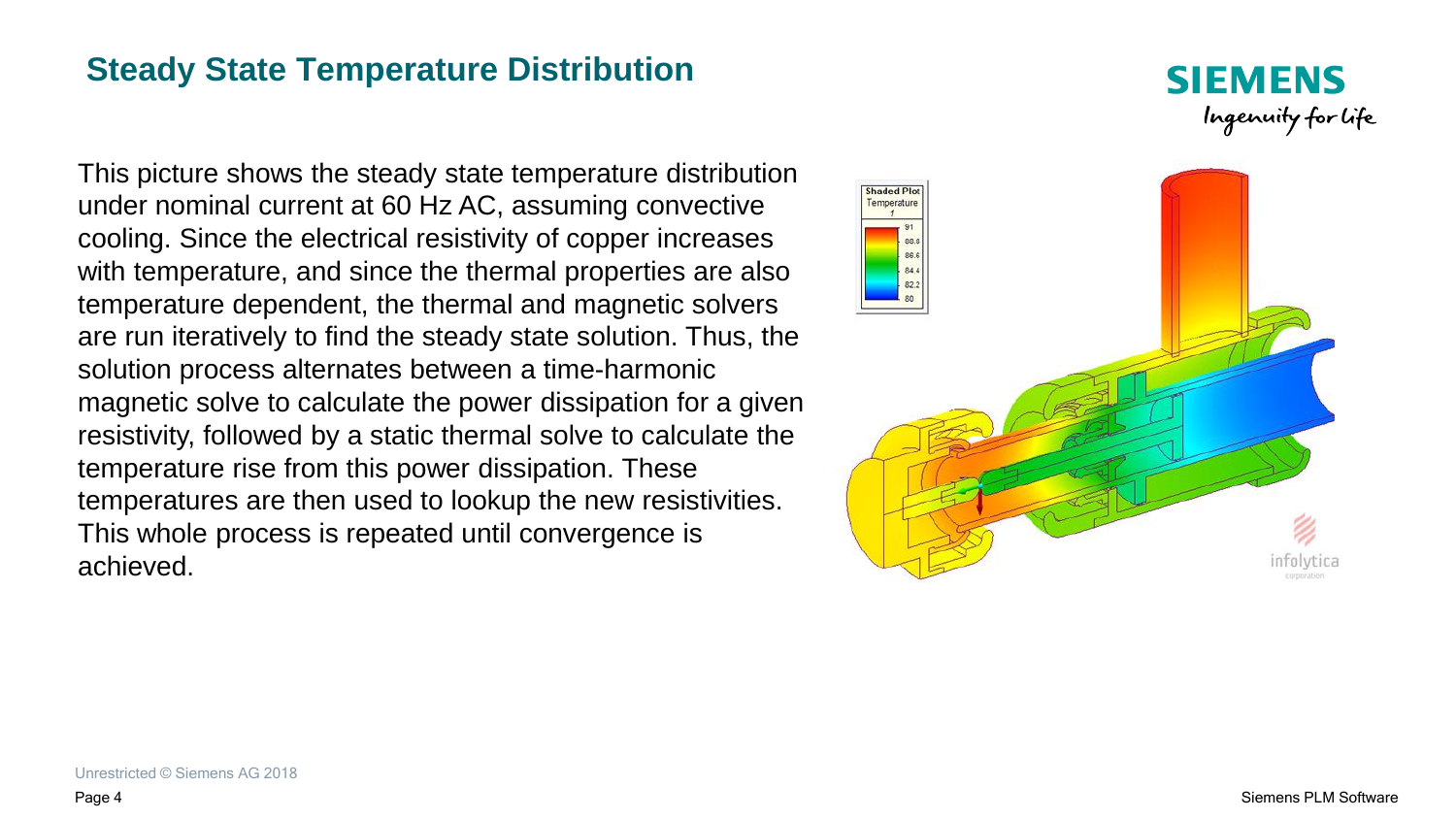# **Electric Field Strength**



ElecNet can predict the electric field strength before arcing begins. This animation shows the electric field strength at different positions as the switch opens, in the absence of arcing. As designed, the arc should occur between the two graphite electrodes on the tips of the inner conductors.

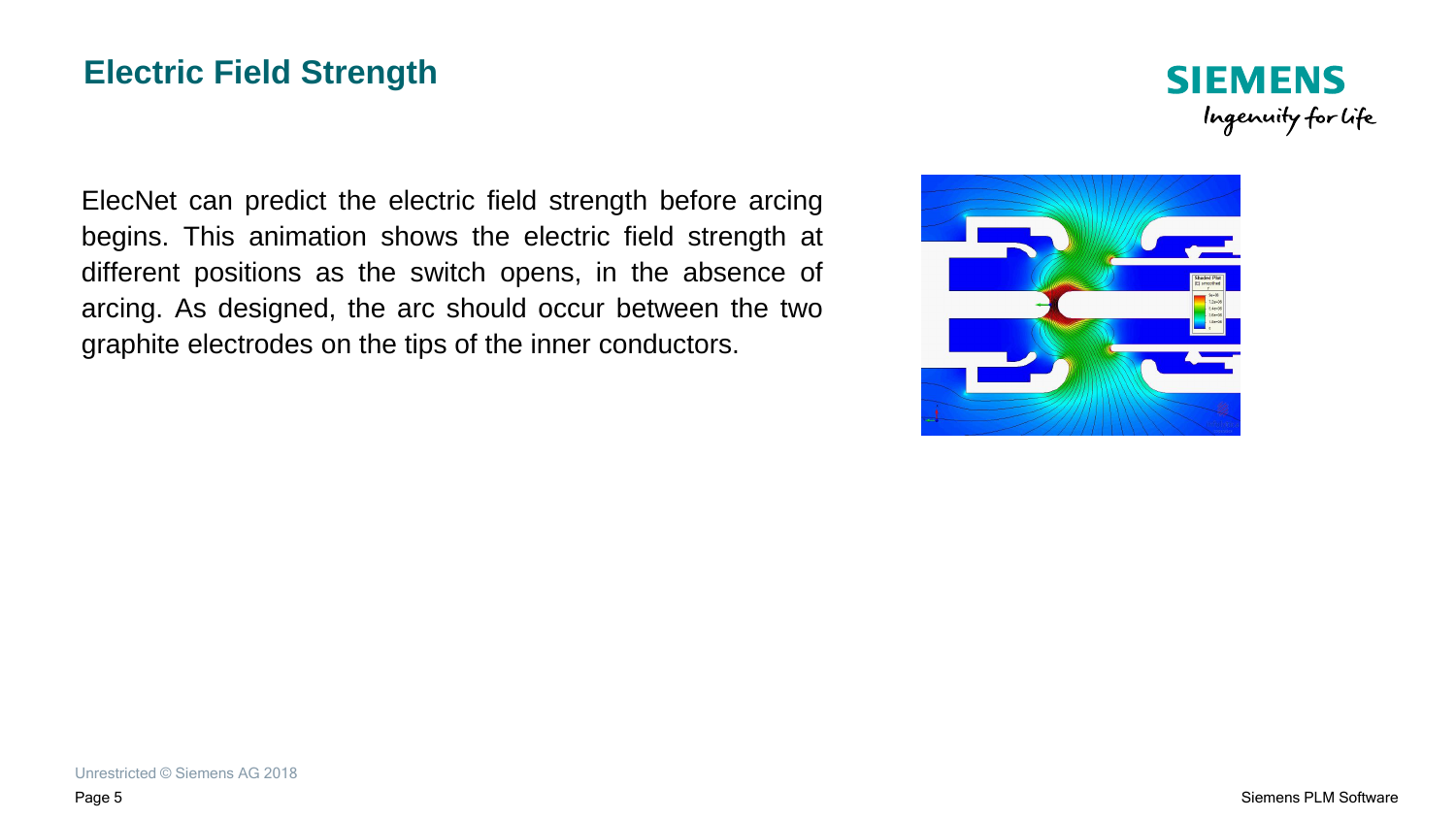#### **Temperature Rise**

A Transient Thermal 3d coupled to a Time-Harmonic Magnetic 3d solve allows the temperature rise in the switch, as a function of time, to be plotted under fault conditions. This animation shows the temperature rise after the current is increased by a factor of 10 from its steady state nominal value.